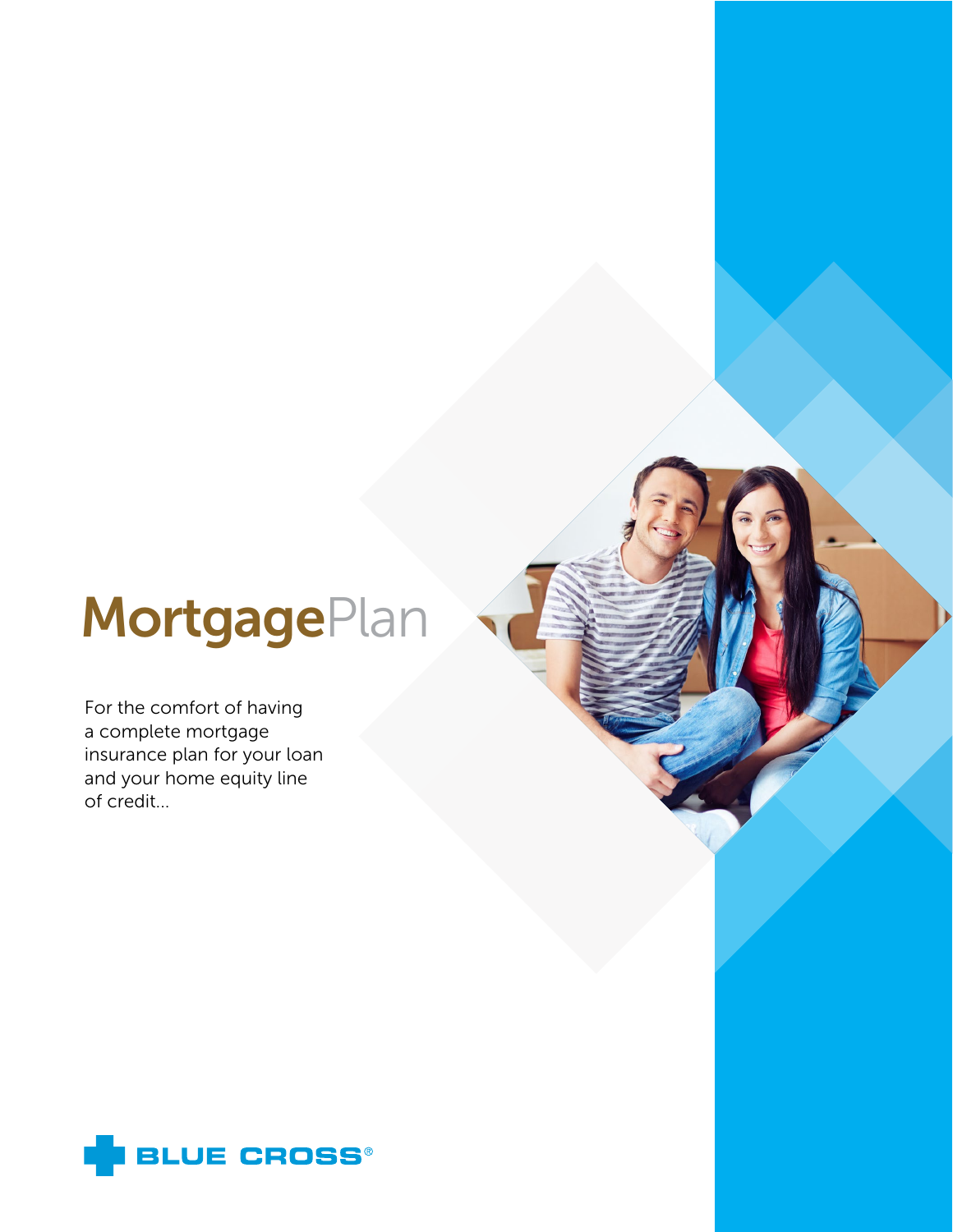# **MortgagePlan**

Blue Cross® is pleased to offer you a comforting mortgage insurance plan.

If you own a principal residence, a second residence or an income property, you can protect yourself against the risk of major personal loss during the loan repayment period.



You also get access to our Assistance Program at no extra charge. This program provides services and privileges for your well-being.

- ◆ Health and Legal Information
- ◆ Support services
- ◆ Information and prevention
- **Member Discounts**

# **BLUE/ ADVANTAGE®**

Savings on medical supplies and equipment, vision care and other products and services from participating providers across Canada.

# **MORTGAGE** LIFE

The MORTGAGE LIFE benefit is decreasing term insurance for an amount equal to the outstanding balance of your mortgage loan.



In addition, you must contract or have contracted a mortgage loan or a home equity line of credit for a building such as:

- Principal residence
- Second residence
- Building with income
- Building which its primary use is commercial at the effective date

# Benefit amount

The benefit amount is equal to the lesser of the following amounts:

- ◆ The outstanding balance of your mortgage loan or of your home equity line of credit plus credit costs incurred between the date of death and the date of payment of the death benefit
- ◆ The amount insured approved by the insurer when the contract was issued

# Accelerated benefit

You are entitled to receive an accelerated benefit if it is determined that your life expectancy, as established by a physician, will not exceed 12 months.

An accelerated benefit is an advance made in a single lump-sum payment secured by the amount insured and bearing interest at a rate set by the insurer when your request for an accelerated benefit is approved. This advance, plus any interest incurred, is deducted from the amount payable on death.

The amount is the lesser of \$25,000 or 50% of the effective amount insured on the date the application for an accelerated benefit is made.

# Simultaneous death

Should you and your co-borrower die simultaneously, the insurer will pay death benefits on both lives. Death is considered simultaneous when the second insured dies within 45 days of one another.

# Conversion privilege (surviving borrower)

On the death of one of the insured borrowers, coverage on the life of the surviving borrower remains effective for another 45 days, provided the surviving borrower is less than 65 years of age. During this 45-day period, the surviving borrower is entitled to convert the MORTGAGE LIFE benefit, without evidence of insurability, to life insurance offered by the insurer covering him or her to age 100.

The amount insured of the new contract may not exceed that of the contract in effect on the date the application for conversion is submitted (maximum \$200,000).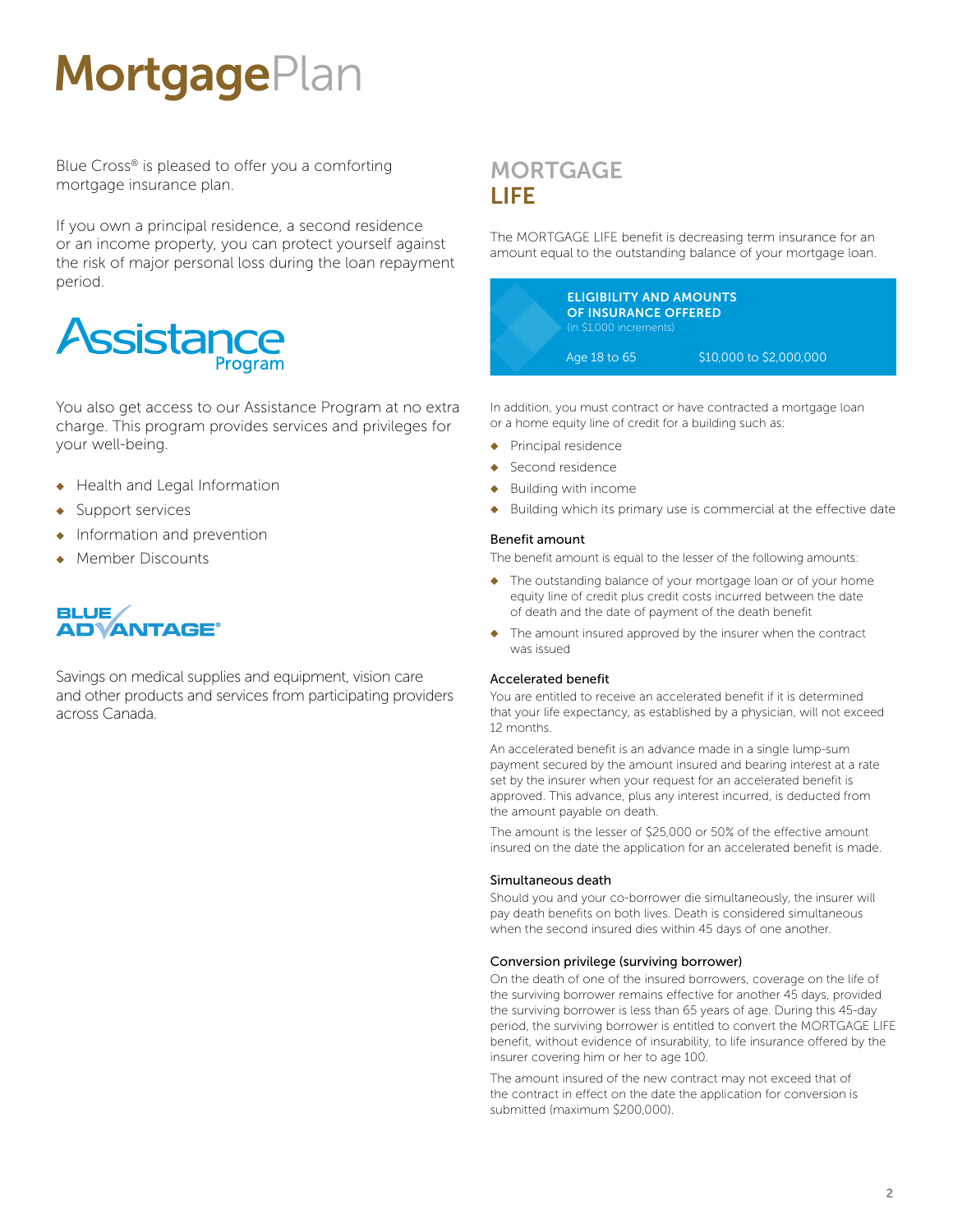# Change of creditor or private creditor

Should you change creditor or private creditor, the amount insured corresponding to the outstanding capital balance of the mortgage loan on the date of the change remains effective without new evidence of insurability. In the case of a home equity line of credit, the amount maintained in effect without new evidence of insurability is limited to the amount insured initially agreed to by the Insurer to the Insured.

Thereafter, the amount insured diminishes proportionally to the decreasing outstanding balance of the mortgage loan granted by the new creditor or by the new private creditor.

#### Transfer of MORTGAGE LIFE benefit

Should the building securing the mortgage loan covered by the MORTGAGE LIFE benefit be sold, the amount insured corresponding to the outstanding balance of the mortgage loan on the date of sale of the building remains in effect for 60 days following the date of sale, provided you purchase another building and obtain another mortgage loan during this period. In the case of a home equity line of credit, the amount maintained in effect is limited to the amount insured initially agreed to by the Insurer to the Insured.

Thereafter, the amount insured diminishes proportionally to the decreasing outstanding balance of the new mortgage loan granted by the creditor or by the private creditor.

#### End of coverage

This coverage ends on the date of repayment of the final balance of your mortgage loan, or on the contract anniversary coinciding with or following your 70th birthday.

# **MORTGAGE** DISABILITY

This benefit offers financial protection so that your mortgage payments will be made even if you become totally disabled.

Your credit institution will receive a monthly disability benefit equal to the monthly payment you must make to repay your mortgage loan, including any property or municipal taxes.

For the home equity line of credit, the amount of the benefit is equal to the lesser of the following amounts:

- 0.35% of the initial loan amount of the home equity line of credit, plus the interests required by the financial institution
- The amount of the initial benefit selected by the Insured in the insurance application

| (in \$1 increments) | <b>ELIGIBILITY AND AMOUNTS</b><br><b>OF INSURANCE OFFERED</b> |  |
|---------------------|---------------------------------------------------------------|--|
| Age 18 to 59        | \$100 to \$6,000                                              |  |

To be eligible for this benefit:

- You must contract or have contracted a mortgage loan or a home equity line of credit for a building such as:
	- Principal residence
	- Second residence
	- Building with income of 8 dwellings or less
- ◆ You must have regular gainful employment requiring active work for at least 20 hours a week

In addition, you must reside in the building (with the exception of the second residence) securing the mortgage loan no later than twelve months after the effective date of the MORTGAGE DISABILITY benefit and you must live there as long as the benefit is in effect.

#### Waiting period

The waiting period is the first consecutive 90 days of total disability, during which time no benefits are payable.

However, you become eligible to receive benefits once the 90-day waiting period is over, at which point, benefits are payable retroactive to the 31st day after the onset of disability.

#### Benefit period

Once the conditions relating to the WAITING PERIOD have been met for any particular period of total disability, then monthly disability benefits are payable in accordance with the option selected:

#### Option A – 24-month benefit period

Benefits are payable until the first of the following events:

- ◆ The end of the maximum 24-month period that starts after the 31st day of the onset of disability
- The end of the amortization period of the loan or the home equity line of credit
- ◆ The contract anniversary coinciding with or following your 65th birthday

#### Option B – duration of loan

Benefits are payable until the earlier of the following events:

- The end of the amortization period of the loan or the home equity line of credit
- The contract anniversary coinciding with or following your 65th birthday

#### Change of creditor

Should you change creditor, the amount of your MORTGAGE DISABILITY benefit on the date of the change remains effective without new evidence of insurability.

#### Transfer of MORTGAGE DISABILITY benefit

Should the building securing the mortgage loan covered by the MORTGAGE DISABILITY benefit be sold, the amount of the MORTGAGE DISABILITY benefit corresponding to your monthly loan payments for your mortgage loan or your home equity line of credit on the date of the sale of the building remains in effect, without evidence of insurability, for 60 days following the date of sale, provided you purchase another building and obtain another mortgage loan or another home equity line of credit during this period.

#### Limitations

- ◆ The period of total disability may not begin before the first medical visit for the disability in question
- ◆ In the event where your principal residence becomes your second residence, the benefit period will be reduced to 24 months if you chose option B when the application was signed

#### End of coverage

This coverage ends on the date of repayment of the final balance of your mortgage loan or on the contract anniversary coinciding with or following your 65th birthday.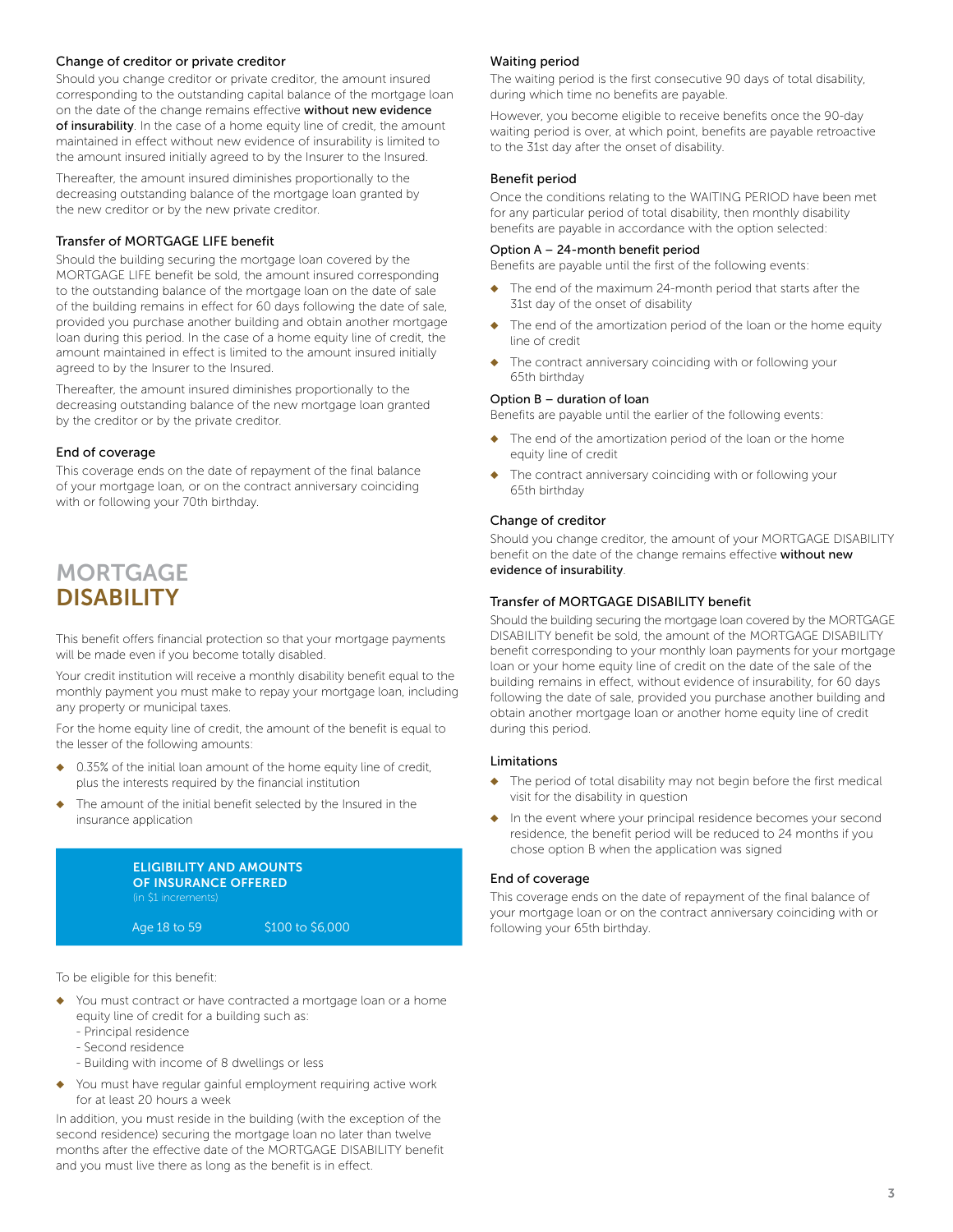# **SPECIAL PROVISIONS**

### Eligibility

To be eligible, you must not be hospitalized and/or disabled on the effective date of the contract.

## Beneficiary

#### Mortgage life

The benefit amount is paid to the beneficiary specified in the application.

#### Mortgage disability

The disability benefits are paid to the creditor on your behalf.

#### Co-borrower

When two co-borrowers contract a mortgage loan, each may be insured for the total amount of the MORTGAGE LIFE benefit and the MORTGAGE DISABILITY benefit, as the case may be, depending on the conditions of the contract. In case of simultaneous disability, a single monthly benefit is payable.

#### Premium determination

The premium is established at the start of each loan term based on the adjusted amount of the outstanding loan balance and the premium rate for your attained age on this date. The premium thus calculated remains unchanged for the duration of the term.

When a borrower and a co-borrower purchase insurance, each one must pay the monthly premium calculated based on his/her attained age, the adjusted amount of the outstanding loan balance and the loan payments on the effective date of the insurance, as well as at the start of each term thereafter.

#### Waiver of premiums

All benefits include a waiver of premiums that applies after the end of the waiting period in case of disability.

You are eligible for the premium waiver only if you become totally disabled before your 60th birthday.

Premiums are waived as of the first day of the month that follows or coincides with the 31st day after the onset of total disability, provided the total disability lasts at least 90 days.

#### Effective date

The effective date of the benefits is the latest of the following dates:

- The date the loan is approved
- The date the application is approved by the insurer without modification and that no changes in your insurability have occurred since the application was signed

Otherwise, the benefits only take effect when delivered to the policyholder, provided no changes in your insurability have occurred since the application was signed.

### Modification of the contract

If you wish to modify or add a benefit, you can submit an application for modification using the appropriate form.

Any application for modification or addition of a benefit must be made before your 60th birthday.

#### Renewal

This contract is renewed at the end of each loan term.

# **IMPORTANT DEFINITIONS**

Borrower or co-borrower refers to an individual who has contracted a mortgage loan other than those mentioned below with the creditor or the private creditor:

- A loan granted to a corporation or a company
- A loan granted to a construction contractor on buildings destined for sale

Creditor refers to the financial institution that grants the insured a mortgage loan.

Home equity line of credit means an amount granted by a Creditor on which the payments made are applied as long as they do not exceed the expected limit.

This amount is guaranteed by the net value of the building as defined in each benefit.

Insured refers to the borrower and, as the case may be, the insured co-borrower, whose insurance application has been approved by the insurer.

Loan means any mortgage loan contracted by an insured for which the terms and conditions of repayment during each term are set forth in writing in an agreement between the creditor or the private creditor and the insured.

Loan balance on renewal date means the portion of the loan originally extended by the creditor or by the private creditor, excluding credit cost, taxes and legal, administrative or other fees, plus credit cost incurred to the contract renewal date and less payments made to discharge the loan.

Private creditor (applicable for MORTGAGE LIFE only) means an individual or a corporate body who authorizes a mortgage loan registered by a notary for the insured.

Term means a period of time not exceeding five years within the mortgage loan amortization period for which the conditions of the mortgage loan have been agreed upon between the insured and the creditor or the private creditor.

Total disability means, during the first 24 months of benefit payments, that the insured is unable, due directly to accident or illness independently of any other cause, to perform the major duties of the occupation in which he/she was engaged at the onset of disability.

Thereafter, total disability means that the insured is unable, due directly to accident or illness independently of any other cause, to engage in any occupation for which he/she is reasonably suited by education, training or experience.

To be considered **totally disabled**, the insured must be under the continuous care of a physician providing medical care suitable for his/her disability at an appropriate frequency and must not be engaged in any remunerative work.

#### For the insured who is not gainfully employed at the onset of disability:

Total disability means that the insured is unable, due directly to accident or illness independently of any other cause to perform his/her usual daily tasks and any other tasks for which he/she is reasonably qualified by education or experience.

To be considered **totally disabled**, the insured must be under the continuous care of a physician providing care suitable for his/her disability at an appropriate frequency.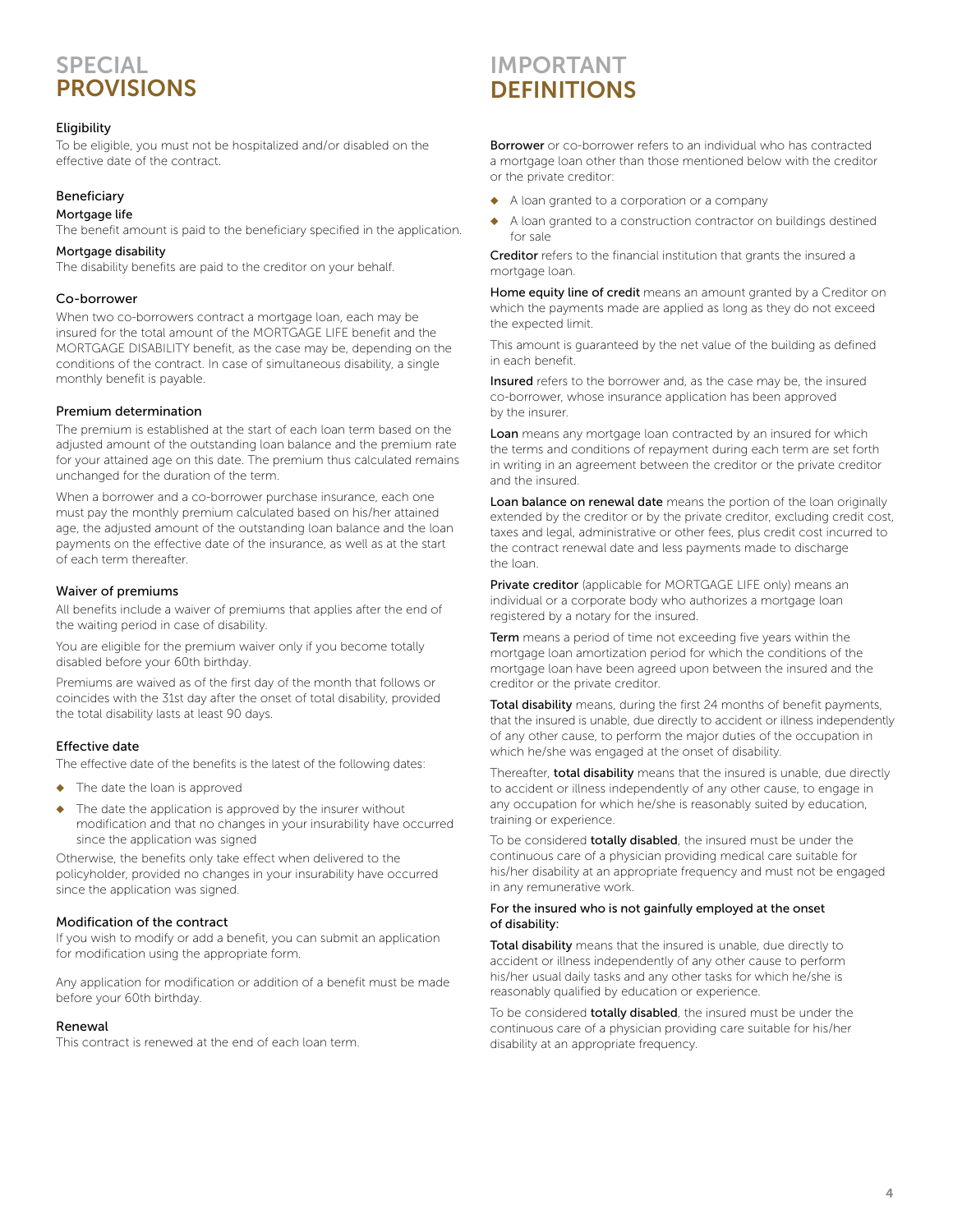# Exclusions MORTGAGE LIFE and MORTGAGE DISABILITY

No benefits are payable for claims arising directly or indirectly from any of the following:

- ◆ Direct or indirect commission or attempted commission by the insured of a criminal act under the Criminal Code or under a similar law in another country
- ◆ The insured's service as an active member of the armed forces of any country

# MORTGAGE DISABILITY

No benefits are payable for claims arising directly or indirectly from any of the following:

- ◆ An accident sustained by the insured while participating in a sport for remuneration or in any kind of motor vehicle competition, race or speed contest
- ◆ Attempted suicide or intentional self-injury, regardless of the insured's state of mind
- ◆ Cosmetic care or treatment
- ◆ Experimental care or treatments, or new procedures or therapies not yet commonly used
- ◆ The insured's active participation in a public confrontation, riot, insurrection, war or act of war (declared or not) or any other warlike act
- The insured's operation of a motor vehicle or a boat with an alcohol level exceeding 80 mg per 100 mL of blood or under the influence of any drug
- ◆ The insured's participation in a flight or a flight attempt in any aircraft in any sort in any capacity other than that of a passenger

This guide summarizes benefits under the MORTGAGE PLAN. It is not an insurance contract. The terms and conditions of your insurance are described in the contract issued by the insurer. The contract includes certain exclusions, limitations and reductions. You have 10 days to review your insurance contract. We suggest that you read it carefully. Benefits mentioned in this brochure are insured by Canassurance Insurance Company, carrying on business as Blue Cross.